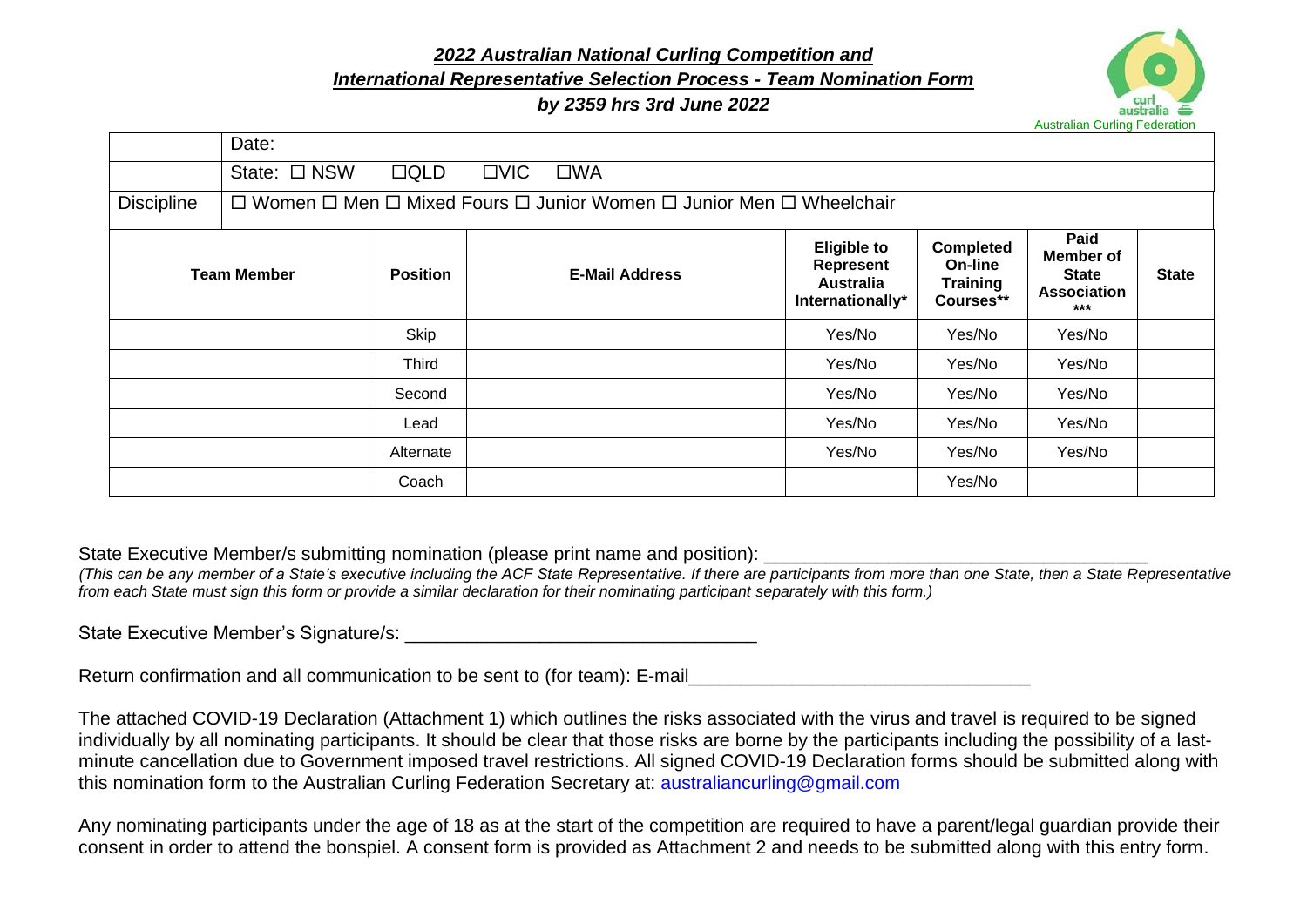By participating in this event, I/all members/participants agree to abide by all by-laws and policies as adopted by the Australian Curling Federation (ACF), including the National Integrity Framework and associated integrity policies (including the child safeguarding, member protection, competition manipulation and improper use of drugs and medicine policies), and the Australian National Anti-Doping Policy, being the anti-doping policy adopted by the ACF. Those policies can be found here:<https://curling.org.au/policies-and-documents/>

Please nominate the bank details of one team member for any refund of entry fees (if applicable):

Account Name:

BSB:\_\_\_\_\_\_\_\_\_\_\_\_\_\_\_\_\_\_\_\_\_\_\_\_\_\_\_\_\_\_\_\_\_\_\_\_\_\_

Account Number:

*\* Refer to ACF "Eligibility and Selection' document V2.0 available at: [https://curling.org.au/policies-and-documents/.](https://curling.org.au/policies-and-documents/)*

*\*\* All nominating participants (including coaches/mangers) are required to complete the Sport Integrity Australia (SIA) mandatory training for their level of participation. Nominating participants not completing this mandatory training will be rejected. The attached chart (Attachment 3) illustrates the training required. For all nominating participants, the minimum training includes the Anti-Doping Fundamentals Course (or Annual Update if applicable). Additionally, all coaches/managers are required to complete the Coaches AND Child Safeguarding in Sport Induction elearning courses (regardless of age they are coaching) and also provide confirmation of a current*  working with children check (if relevant, i.e. Junior coaches/managers). It is also highly recommended (but not mandatory) that all nominating participants take the Ethical *Decision-Making Suite course as well. Instructions to facilitate the completion of this training can be found at:<https://curling.org.au/elearning-sport-integrity/>Training completion certificates for all nominating participants must be presented to the ACF Secretary when submitting this nomination form.* 

*\*\*\*If a competitor is not able to become a paid member of a State Association by the submission date of the Team Nomination Form the deadline for becoming a member in terms of the competition is BY the competition date.*

NOTE: A \$500 non-refundable deposit must be made with every team nomination form (see nomination announcement for details). The team name should be referenced on the deposit.

Bank Details - Account Name: The Australian Curling Federation Inc., BSB/Account Number: 034292 / 361160 Bank: Westpac Banking Corporation

## *Completed nomination forms, training certificates and COVID-19 Declarations are to be submitted to the ACF Secretary by*

*2359 hrs 3 June 2022 at*

[australiancurling@gmail.com](mailto:australiancurling@gmail.com)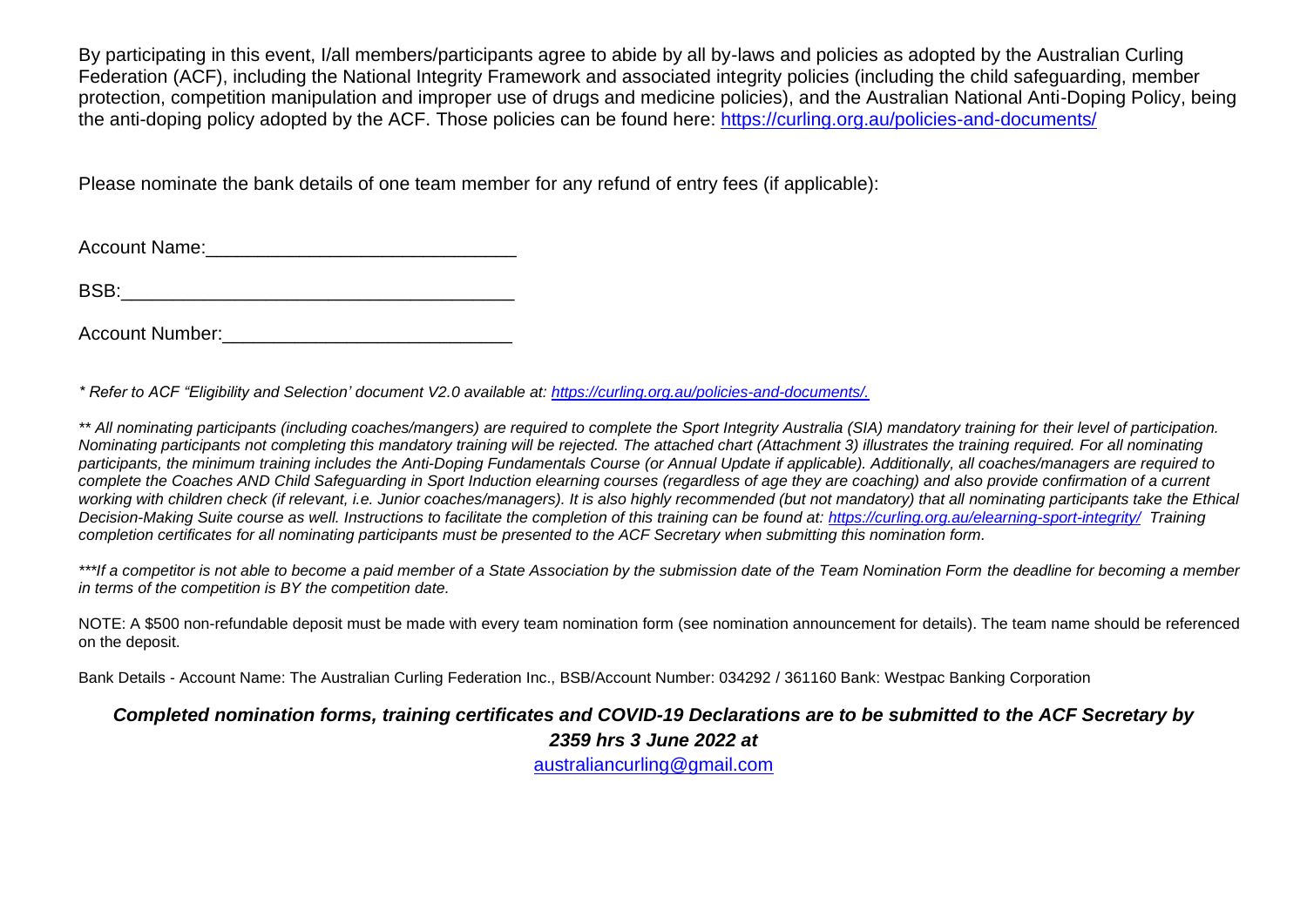## **Attachment 1: COVID-19 Travel Declaration**

In response to the worldwide COVID-19 pandemic the Australian Government, via its website Smarttraveller.gov.au, provides travel advice to all Australian citizens and permanent residents. As of 2 May 2022, the Australian Government advises exercising a high degree of caution if travelling to New Zealand. If you choose to travel and compete internationally it is important you understand the medical and financial risks of that decision.

Listed below are some, but not all, of the risks that you may face if you choose to travel overseas:

- 1. COVID-19 is a respiratory illness caused by a new virus. Symptoms include fever, coughing, a sore throat and shortness of breath. The virus can spread from person to person. There is no current treatment that cures or prevents COVID-19. Overseas travel increases your risk of contracting COVID-19.
- 2. Overseas travel is likely to involve an elevated risk of contracting COVID-19.
- 3. Biosecurity measures and travel restrictions are in place to help prevent the spread of COVID-19. These measures are constantly changing and vary from State to State and Country to Country. These measures may impact your travel plans.
- 4. COVID-19 is a serious disease that can be fatal or can cause long-term health impacts. As a new virus there are unknown long term respiratory, cardiac, vascular, neurologic implications associated with contracting COVID-19.
- 5. Individuals with pre-existing disease are at higher risk of serious complications from COVID-19.
- 6. Contracting COVID-19, will necessitate medical clearance from a specialist before resuming high intensity sport.
- 7. Contracting COVID-19 may require one or more of enforced quarantine, restricted ability to travel, hospitalisation, ICU admission.
- 8. Medical treatment overseas could result in financial costs in multiple tens of thousands of Australian dollars per day. It is the responsibility of the traveler to ensure that they have appropriate insurance or other arrangements in place to meet any medically related financial costs that may arise. Insurance policies must specifically cover treatment for COVID-19.
- 9. Due to the potential for reduced flight availability, athletes wishing to leave from and return to Australia may face large financial costs when booking travel.
- 10. At present returning travelers are not subject to a quarantine period on their arrival. Be aware this situation may change at very short notice.
- 11. At present, all **fully vaccinated** travellers are not subject to self-isolation or quarantine measures upon arrival in New Zealand. All travellers to New Zealand by air must complete and submit a New Zealand traveller declaration (NZTD) and receive a Traveller Pass before departure. They are also required to provide a negative COVID-19 (PCR or RT-PCR) test taken within 48 hours of their first international flight. If travelling from Australia, you can provide results from a supervised negative rapid antigen test (RAT), or a supervised loop-mediated isothermal amplification (LAMP) test, taken within 24 hours of your departure.
- 12. Insurance policies may not cover flight changes, travel cancellations or mandatory quarantine periods if due to COVID-19 resulting in the potential for large financial costs being incurred.
- 13. Insurance policies may not cover all medical costs that may be incurred due to COVID-19 (Please check any pandemic exclusions listed in your policy).

By signing this declaration, I understand and accept the medical risks and financial risks that I may face by travelling overseas during this COVID-19 pandemic and agree that I will not hold the Australian Curling Federation liable for any consequences resulting from my overseas travel or late notice cancellation of the event due to Covid travel restrictions.

Signed:

| this | $\sim$ $\sim$ $\sim$ $\sim$<br>aav<br>--<br>- | $\sim$<br>,,<br>$\overline{\phantom{a}}$ |
|------|-----------------------------------------------|------------------------------------------|
|      |                                               |                                          |

\_\_\_\_\_\_\_\_\_\_\_\_\_\_\_\_\_\_\_\_\_\_\_\_\_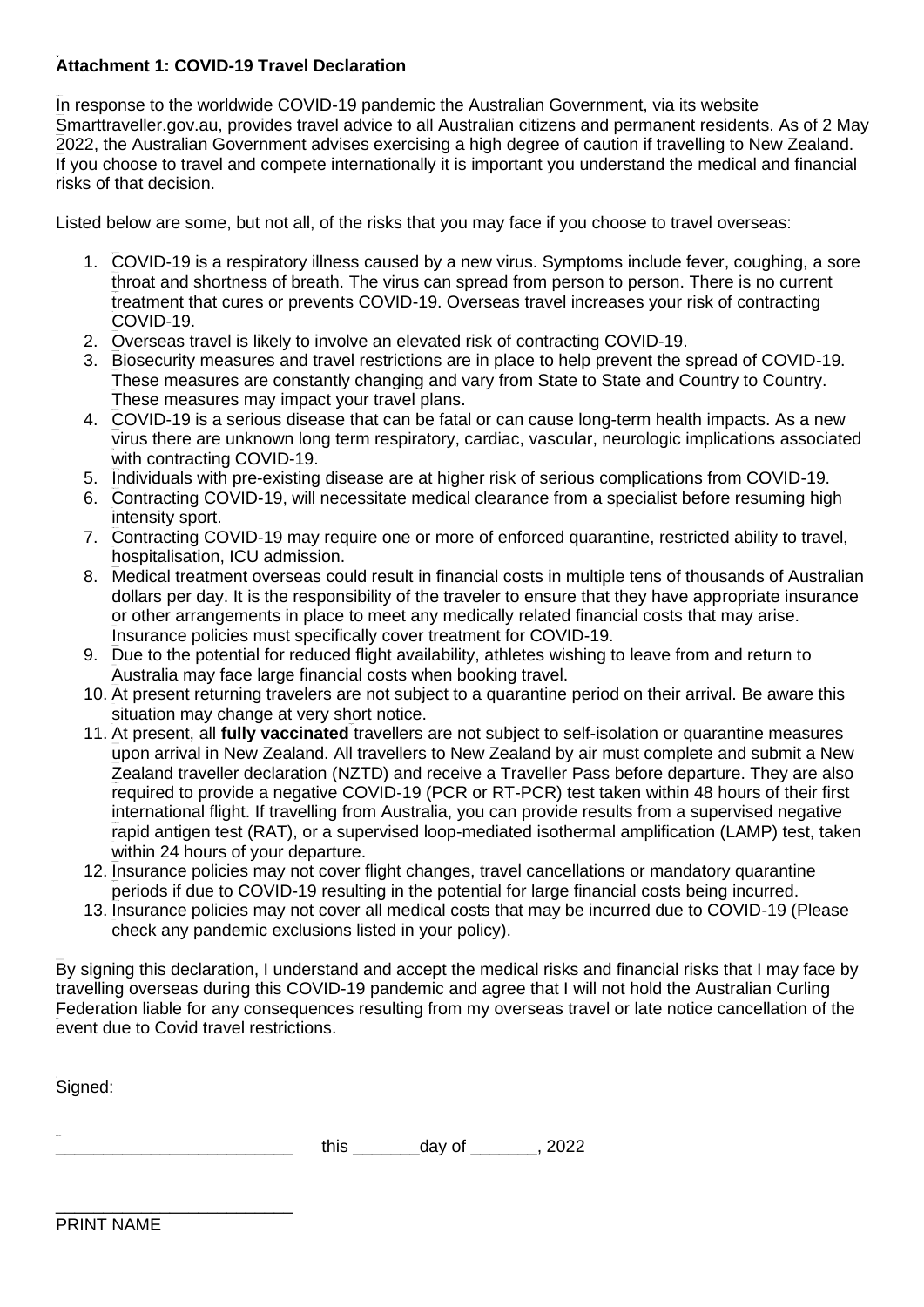## **Attachment 2: Parental/Legal Guardian Consent Form for Nominating Participants under the age of 18 years as at 12 August 2022**

I (print name) \_\_\_\_\_\_\_\_\_\_\_\_\_\_\_\_\_\_\_\_\_\_\_\_\_\_\_\_\_\_ give my consent for: (child's/ward's name)

\_\_\_\_\_\_\_\_\_\_\_\_\_\_\_\_\_\_\_\_\_\_\_\_\_\_\_\_\_\_ birth date: \_\_\_\_\_\_\_\_\_\_\_\_\_\_ to participate in the 2022 Australian National Bonspiel to be held in Naseby, NZ during the month of August 2022.

I am aware that the Australian Curling Federation will not be providing supervision of my child/ward and that I will be responsible for organising an appropriate adult to travel with and to supervise my child.

Signature \_\_\_\_\_\_\_\_\_\_\_\_\_\_\_\_\_\_\_\_\_\_\_\_\_\_\_\_\_\_\_\_\_\_\_\_\_\_ Date\_\_\_\_\_\_\_\_\_\_\_\_\_\_